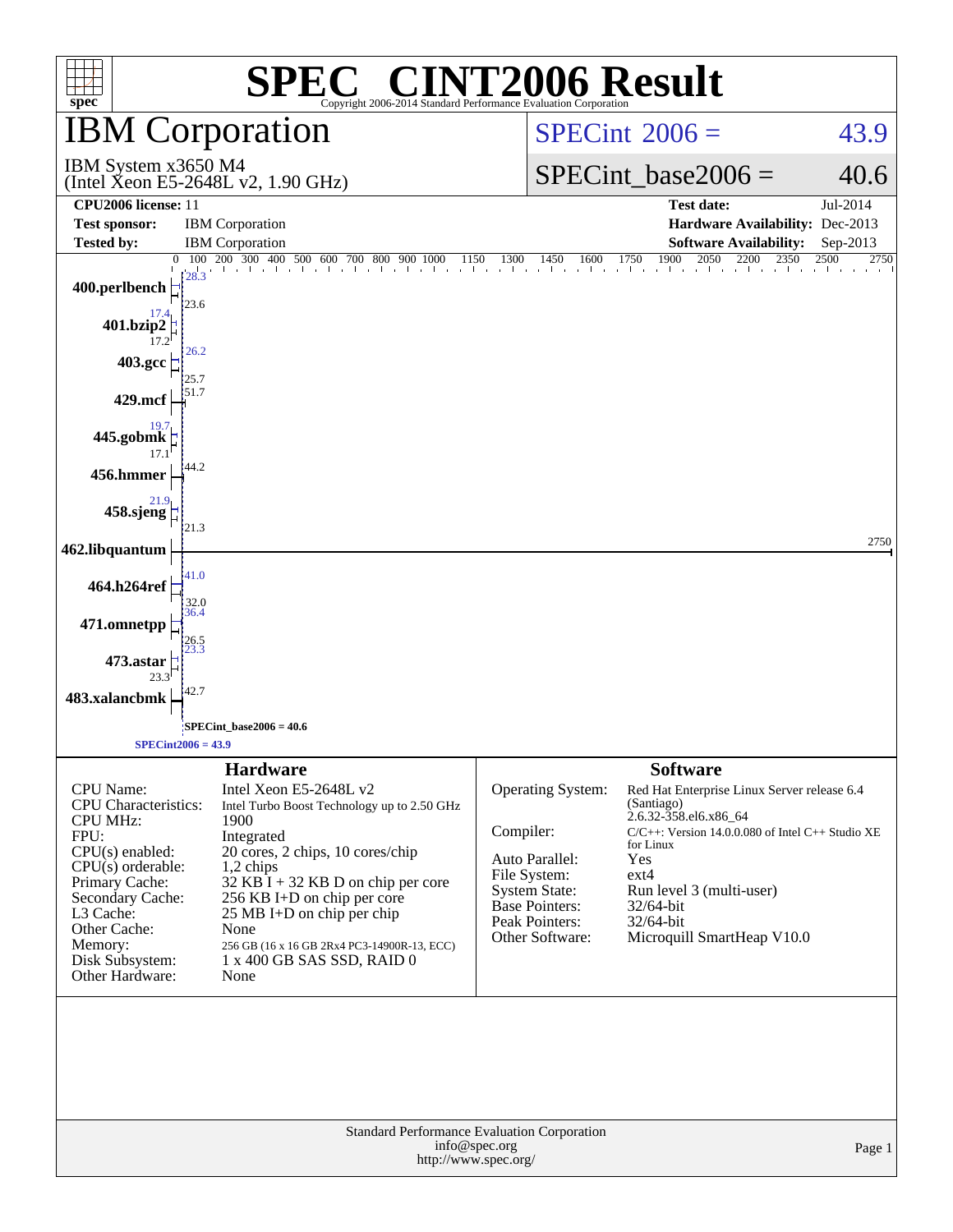

### IBM Corporation

#### $SPECint2006 = 43.9$  $SPECint2006 = 43.9$

IBM System x3650 M4

(Intel Xeon E5-2648L v2, 1.90 GHz)

SPECint base2006 =  $40.6$ 

**[CPU2006 license:](http://www.spec.org/auto/cpu2006/Docs/result-fields.html#CPU2006license)** 11 **[Test date:](http://www.spec.org/auto/cpu2006/Docs/result-fields.html#Testdate)** Jul-2014 **[Test sponsor:](http://www.spec.org/auto/cpu2006/Docs/result-fields.html#Testsponsor)** IBM Corporation **[Hardware Availability:](http://www.spec.org/auto/cpu2006/Docs/result-fields.html#HardwareAvailability)** Dec-2013 **[Tested by:](http://www.spec.org/auto/cpu2006/Docs/result-fields.html#Testedby)** IBM Corporation **[Software Availability:](http://www.spec.org/auto/cpu2006/Docs/result-fields.html#SoftwareAvailability)** Sep-2013

#### **[Results Table](http://www.spec.org/auto/cpu2006/Docs/result-fields.html#ResultsTable)**

|                                                                                                          | <b>Base</b>    |              |                |       |                |       | <b>Peak</b>    |              |                |              |                |              |
|----------------------------------------------------------------------------------------------------------|----------------|--------------|----------------|-------|----------------|-------|----------------|--------------|----------------|--------------|----------------|--------------|
| <b>Benchmark</b>                                                                                         | <b>Seconds</b> | <b>Ratio</b> | <b>Seconds</b> | Ratio | <b>Seconds</b> | Ratio | <b>Seconds</b> | <b>Ratio</b> | <b>Seconds</b> | <b>Ratio</b> | <b>Seconds</b> | <b>Ratio</b> |
| 400.perlbench                                                                                            | 413            | 23.6         | 414            | 23.6  | 412            | 23.7  | 345            | 28.3         | 345            | 28.3         | 346            | 28.2         |
| 401.bzip2                                                                                                | 562            | 17.2         | 562            | 17.2  | 561            | 17.2  | 554            | 17.4         | 554            | 17.4         | 554            | <u>17.4</u>  |
| $403.\mathrm{gcc}$                                                                                       | 314            | 25.6         | 313            | 25.7  | 313            | 25.7  | 307            | 26.2         | 308            | 26.2         | 308            | 26.2         |
| $429$ mcf                                                                                                | 177            | 51.5         | 174            | 52.5  | 176            | 51.7  | 177            | 51.5         | 174            | 52.5         | 176            | 51.7         |
| $445$ .gobmk                                                                                             | 613            | 17.1         | 613            | 17.1  | 613            | 17.1  | 532            | 19.7         | 532            | 19.7         | 532            | 19.7         |
| $456.$ hmmer                                                                                             | 211            | 44.3         | 211            | 44.2  | 212            | 44.0  | 211            | 44.3         | 211            | 44.2         | 212            | 44.0         |
| $458$ .sjeng                                                                                             | 569            | 21.3         | 569            | 21.3  | 569            | 21.3  | 554            | 21.9         | 553            | 21.9         | 555            | 21.8         |
| 462.libquantum                                                                                           | 7.55           | 2740         | 7.55           | 2750  | 7.54           | 2750  | 7.55           | 2740         | 7.55           | 2750         | 7.54           | 2750         |
| 464.h264ref                                                                                              | 693            | 32.0         | 691            | 32.0  | 690            | 32.1  | 539            | 41.0         | 540            | 41.0         | 539            | 41.0         |
| 471.omnetpp                                                                                              | 236            | 26.5         | 245            | 25.5  | 233            | 26.8  | 172            | 36.4         | 172            | 36.4         | 172            | 36.2         |
| $473$ . astar                                                                                            | 301            | 23.3         | 302            | 23.3  | 303            | 23.2  | 300            | 23.4         | 301            | 23.3         | 301            | 23.3         |
| 483.xalancbmk                                                                                            | 162            | 42.5         | 161            | 42.7  | 162            | 42.7  | 162            | 42.5         | 161            | 42.7         | 162            | 42.7         |
| Results appear in the order in which they were run. Bold underlined text indicates a median measurement. |                |              |                |       |                |       |                |              |                |              |                |              |

#### **[Submit Notes](http://www.spec.org/auto/cpu2006/Docs/result-fields.html#SubmitNotes)**

The config file option 'submit' was used.

#### **[Operating System Notes](http://www.spec.org/auto/cpu2006/Docs/result-fields.html#OperatingSystemNotes)**

 Stack size set to unlimited using "ulimit -s unlimited" Zone reclaim mode enabled with: echo 1 > /proc/sys/vm/zone reclaim mode Intel Idle Driver disabled with the following Linux kernel parameter in /etc/grub.conf: intel\_idle.max\_cstate=0

#### **[Platform Notes](http://www.spec.org/auto/cpu2006/Docs/result-fields.html#PlatformNotes)**

 BIOS setting: Operating Mode set to Maximum Performance Hyper-Threading set to Disable Sysinfo program /home/SPECcpu-20140116-ic14.0/config/sysinfo.rev6818 \$Rev: 6818 \$ \$Date:: 2012-07-17 #\$ e86d102572650a6e4d596a3cee98f191 running on x3650M4 Tue Jul 29 14:59:25 2014

 This section contains SUT (System Under Test) info as seen by some common utilities. To remove or add to this section, see: <http://www.spec.org/cpu2006/Docs/config.html#sysinfo>

 From /proc/cpuinfo model name : Intel(R) Xeon(R) CPU E5-2648L v2 @ 1.90GHz 2 "physical id"s (chips) 20 "processors" Continued on next page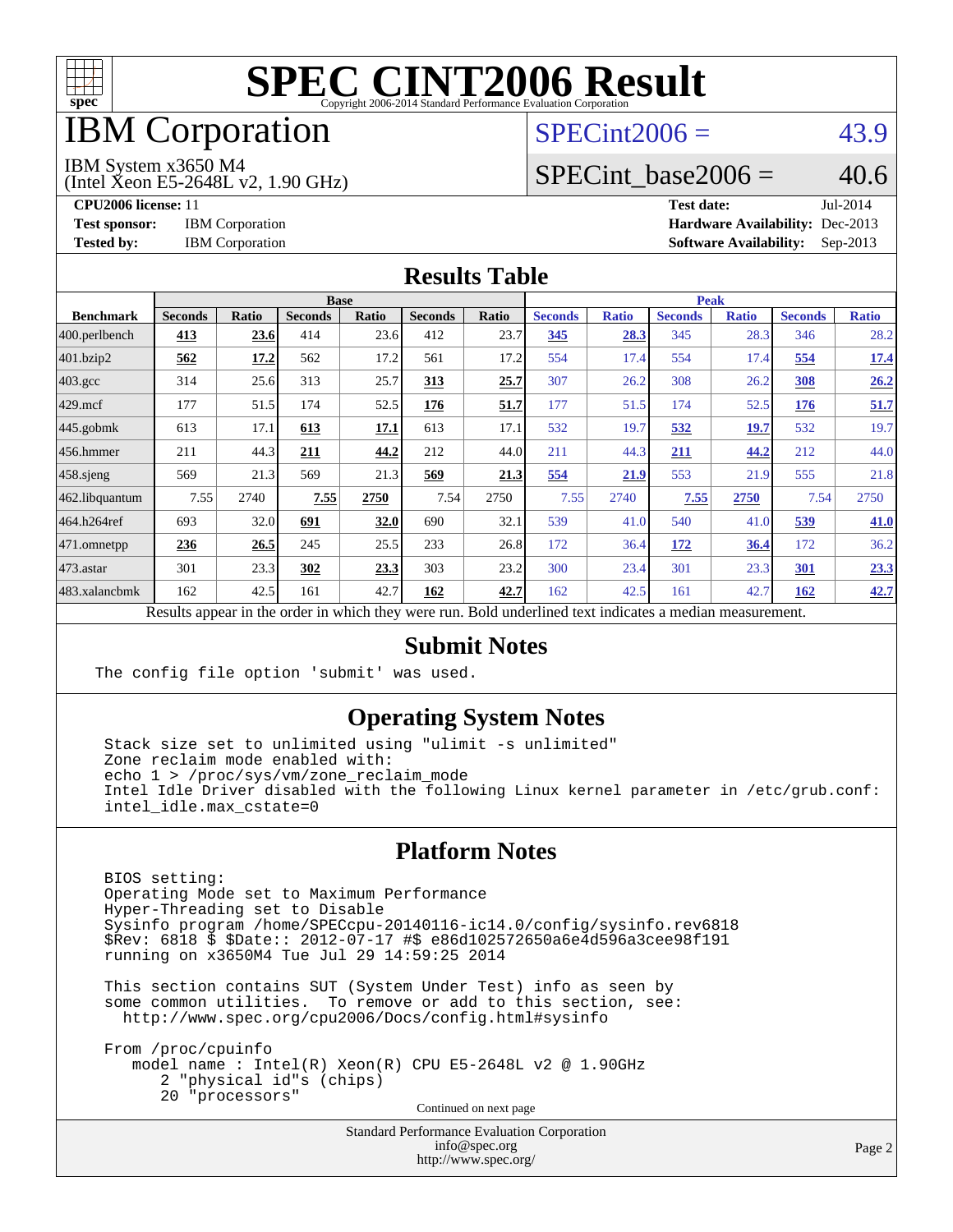

IBM Corporation

 $SPECint2006 = 43.9$  $SPECint2006 = 43.9$ 

(Intel Xeon E5-2648L v2, 1.90 GHz) IBM System x3650 M4

 $SPECTnt\_base2006 = 40.6$ 

**[CPU2006 license:](http://www.spec.org/auto/cpu2006/Docs/result-fields.html#CPU2006license)** 11 **[Test date:](http://www.spec.org/auto/cpu2006/Docs/result-fields.html#Testdate)** Jul-2014 **[Test sponsor:](http://www.spec.org/auto/cpu2006/Docs/result-fields.html#Testsponsor)** IBM Corporation **[Hardware Availability:](http://www.spec.org/auto/cpu2006/Docs/result-fields.html#HardwareAvailability)** Dec-2013 **[Tested by:](http://www.spec.org/auto/cpu2006/Docs/result-fields.html#Testedby)** IBM Corporation **[Software Availability:](http://www.spec.org/auto/cpu2006/Docs/result-fields.html#SoftwareAvailability)** Sep-2013

#### **[Platform Notes \(Continued\)](http://www.spec.org/auto/cpu2006/Docs/result-fields.html#PlatformNotes)**

| cores, siblings (Caution: counting these is hw and system dependent. The<br>following excerpts from /proc/cpuinfo might not be reliable. Use with<br>caution.)<br>cpu cores : 10<br>siblings : 10<br>physical 0: cores 0 1 2 3 4 8 9 10 11 12<br>physical 1: cores 0 1 2 3 4 8 9 10 11 12<br>cache size : 25600 KB |  |  |  |  |  |
|--------------------------------------------------------------------------------------------------------------------------------------------------------------------------------------------------------------------------------------------------------------------------------------------------------------------|--|--|--|--|--|
| From /proc/meminfo<br>MemTotal:<br>264342100 kB<br>HugePages_Total:<br>$\Omega$<br>Hugepagesize: 2048 kB                                                                                                                                                                                                           |  |  |  |  |  |
| /usr/bin/lsb release -d<br>Red Hat Enterprise Linux Server release 6.4 (Santiago)                                                                                                                                                                                                                                  |  |  |  |  |  |
| From /etc/*release* /etc/*version*<br>redhat-release: Red Hat Enterprise Linux Server release 6.4 (Santiago)<br>system-release: Red Hat Enterprise Linux Server release 6.4 (Santiago)<br>system-release-cpe: cpe:/o:redhat:enterprise_linux:6server:ga:server                                                     |  |  |  |  |  |
| uname $-a$ :<br>Linux x3650M4 2.6.32-358.18.1.el6.x86_64 #1 SMP Fri Aug 2 17:04:38 EDT 2013<br>x86_64 x86_64 x86_64 GNU/Linux                                                                                                                                                                                      |  |  |  |  |  |
| run-level 3 Jul 29 14:54                                                                                                                                                                                                                                                                                           |  |  |  |  |  |
| SPEC is set to: /home/SPECcpu-20140116-ic14.0<br>Type Size Used Avail Use% Mounted on<br>Filesystem<br>/dev/mapper/vg_x3650m4-lv_home<br>313G 114G 183G 39% / home<br>$ext{4}$                                                                                                                                     |  |  |  |  |  |
| Additional information from dmidecode:<br>BIOS IBM - [VVE135VUS-1.60]- 12/05/2013<br>Memory:<br>8x Not Specified Not Specified<br>16x Samsung M393B2G70QH0-CMA 16 GB 1867 MHz 2 rank                                                                                                                               |  |  |  |  |  |
| (End of data from sysinfo program)                                                                                                                                                                                                                                                                                 |  |  |  |  |  |
| <b>General Notes</b>                                                                                                                                                                                                                                                                                               |  |  |  |  |  |
| Environment variables set by runspec before the start of the run:<br>KMP AFFINITY = "granularity=fine, scatter"<br>LD_LIBRARY_PATH = "/home/SPECcpu-20140116-ic14.0/libs/32:/home/SPECcpu-20140116-ic14.0/libs/64:/home/SPECcpu-20140116-ic14.0/sh"<br>OMP NUM THREADS = "20"                                      |  |  |  |  |  |

 Binaries compiled on a system with 1x Core i7-860 CPU + 8GB memory using RedHat EL 6.4 Transparent Huge Pages enabled with:

Continued on next page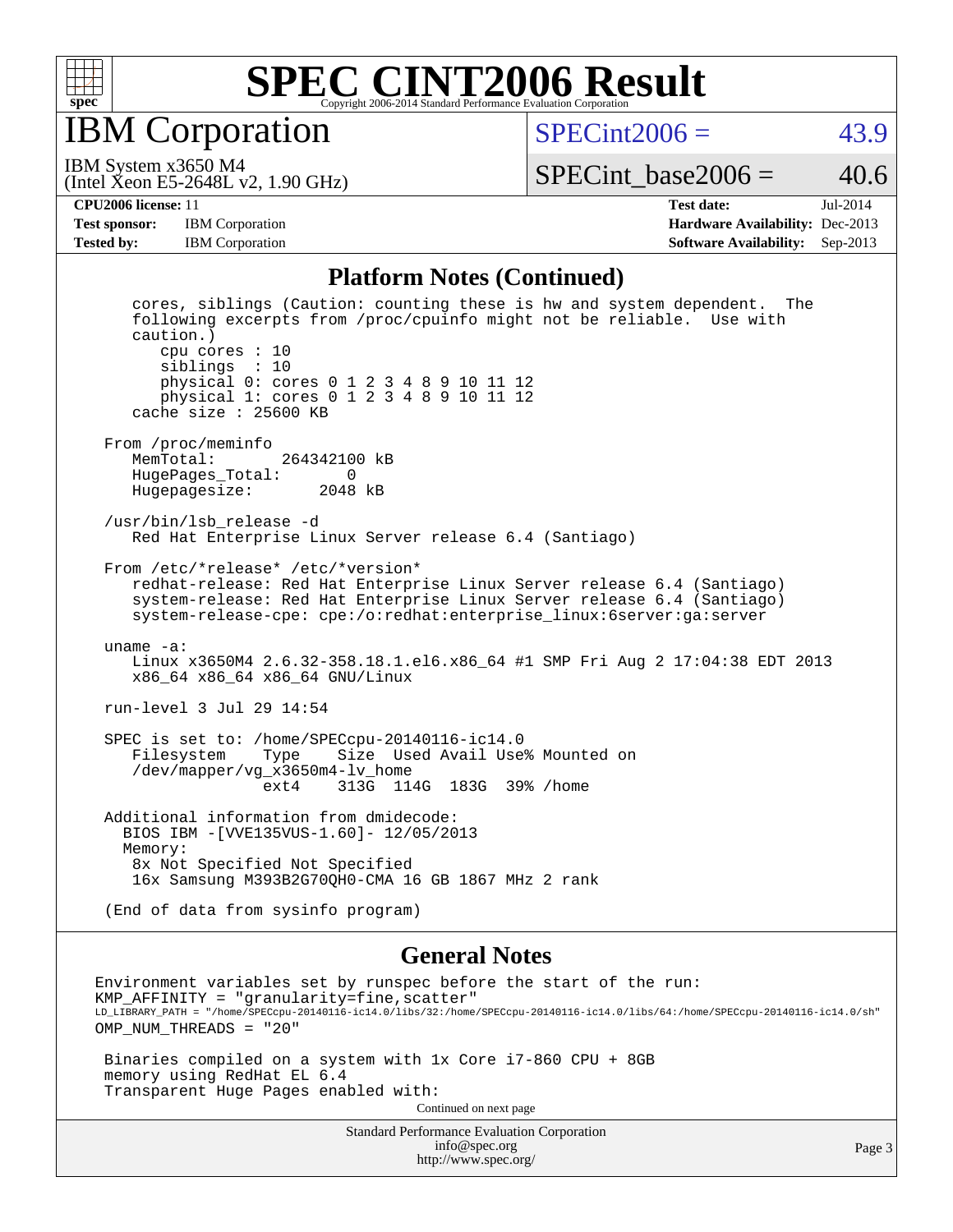

### IBM Corporation

 $SPECint2006 = 43.9$  $SPECint2006 = 43.9$ 

(Intel Xeon E5-2648L v2, 1.90 GHz) IBM System x3650 M4

SPECint base2006 =  $40.6$ 

**[Test sponsor:](http://www.spec.org/auto/cpu2006/Docs/result-fields.html#Testsponsor)** IBM Corporation **[Hardware Availability:](http://www.spec.org/auto/cpu2006/Docs/result-fields.html#HardwareAvailability)** Dec-2013

**[CPU2006 license:](http://www.spec.org/auto/cpu2006/Docs/result-fields.html#CPU2006license)** 11 **[Test date:](http://www.spec.org/auto/cpu2006/Docs/result-fields.html#Testdate)** Jul-2014 **[Tested by:](http://www.spec.org/auto/cpu2006/Docs/result-fields.html#Testedby)** IBM Corporation **[Software Availability:](http://www.spec.org/auto/cpu2006/Docs/result-fields.html#SoftwareAvailability)** Sep-2013

#### **[General Notes \(Continued\)](http://www.spec.org/auto/cpu2006/Docs/result-fields.html#GeneralNotes)**

 echo always > /sys/kernel/mm/redhat\_transparent\_hugepage/enabled runspec command invoked through numactl i.e.: numactl --interleave=all runspec <etc>

### **[Base Compiler Invocation](http://www.spec.org/auto/cpu2006/Docs/result-fields.html#BaseCompilerInvocation)**

[C benchmarks](http://www.spec.org/auto/cpu2006/Docs/result-fields.html#Cbenchmarks): [icc -m64](http://www.spec.org/cpu2006/results/res2014q3/cpu2006-20140731-30722.flags.html#user_CCbase_intel_icc_64bit_f346026e86af2a669e726fe758c88044)

[C++ benchmarks:](http://www.spec.org/auto/cpu2006/Docs/result-fields.html#CXXbenchmarks) [icpc -m64](http://www.spec.org/cpu2006/results/res2014q3/cpu2006-20140731-30722.flags.html#user_CXXbase_intel_icpc_64bit_fc66a5337ce925472a5c54ad6a0de310)

### **[Base Portability Flags](http://www.spec.org/auto/cpu2006/Docs/result-fields.html#BasePortabilityFlags)**

 400.perlbench: [-DSPEC\\_CPU\\_LP64](http://www.spec.org/cpu2006/results/res2014q3/cpu2006-20140731-30722.flags.html#b400.perlbench_basePORTABILITY_DSPEC_CPU_LP64) [-DSPEC\\_CPU\\_LINUX\\_X64](http://www.spec.org/cpu2006/results/res2014q3/cpu2006-20140731-30722.flags.html#b400.perlbench_baseCPORTABILITY_DSPEC_CPU_LINUX_X64) 401.bzip2: [-DSPEC\\_CPU\\_LP64](http://www.spec.org/cpu2006/results/res2014q3/cpu2006-20140731-30722.flags.html#suite_basePORTABILITY401_bzip2_DSPEC_CPU_LP64) 403.gcc: [-DSPEC\\_CPU\\_LP64](http://www.spec.org/cpu2006/results/res2014q3/cpu2006-20140731-30722.flags.html#suite_basePORTABILITY403_gcc_DSPEC_CPU_LP64) 429.mcf: [-DSPEC\\_CPU\\_LP64](http://www.spec.org/cpu2006/results/res2014q3/cpu2006-20140731-30722.flags.html#suite_basePORTABILITY429_mcf_DSPEC_CPU_LP64) 445.gobmk: [-DSPEC\\_CPU\\_LP64](http://www.spec.org/cpu2006/results/res2014q3/cpu2006-20140731-30722.flags.html#suite_basePORTABILITY445_gobmk_DSPEC_CPU_LP64) 456.hmmer: [-DSPEC\\_CPU\\_LP64](http://www.spec.org/cpu2006/results/res2014q3/cpu2006-20140731-30722.flags.html#suite_basePORTABILITY456_hmmer_DSPEC_CPU_LP64) 458.sjeng: [-DSPEC\\_CPU\\_LP64](http://www.spec.org/cpu2006/results/res2014q3/cpu2006-20140731-30722.flags.html#suite_basePORTABILITY458_sjeng_DSPEC_CPU_LP64) 462.libquantum: [-DSPEC\\_CPU\\_LP64](http://www.spec.org/cpu2006/results/res2014q3/cpu2006-20140731-30722.flags.html#suite_basePORTABILITY462_libquantum_DSPEC_CPU_LP64) [-DSPEC\\_CPU\\_LINUX](http://www.spec.org/cpu2006/results/res2014q3/cpu2006-20140731-30722.flags.html#b462.libquantum_baseCPORTABILITY_DSPEC_CPU_LINUX) 464.h264ref: [-DSPEC\\_CPU\\_LP64](http://www.spec.org/cpu2006/results/res2014q3/cpu2006-20140731-30722.flags.html#suite_basePORTABILITY464_h264ref_DSPEC_CPU_LP64) 471.omnetpp: [-DSPEC\\_CPU\\_LP64](http://www.spec.org/cpu2006/results/res2014q3/cpu2006-20140731-30722.flags.html#suite_basePORTABILITY471_omnetpp_DSPEC_CPU_LP64) 473.astar: [-DSPEC\\_CPU\\_LP64](http://www.spec.org/cpu2006/results/res2014q3/cpu2006-20140731-30722.flags.html#suite_basePORTABILITY473_astar_DSPEC_CPU_LP64) 483.xalancbmk: [-DSPEC\\_CPU\\_LP64](http://www.spec.org/cpu2006/results/res2014q3/cpu2006-20140731-30722.flags.html#suite_basePORTABILITY483_xalancbmk_DSPEC_CPU_LP64) [-DSPEC\\_CPU\\_LINUX](http://www.spec.org/cpu2006/results/res2014q3/cpu2006-20140731-30722.flags.html#b483.xalancbmk_baseCXXPORTABILITY_DSPEC_CPU_LINUX)

### **[Base Optimization Flags](http://www.spec.org/auto/cpu2006/Docs/result-fields.html#BaseOptimizationFlags)**

[C benchmarks](http://www.spec.org/auto/cpu2006/Docs/result-fields.html#Cbenchmarks):

[-xAVX](http://www.spec.org/cpu2006/results/res2014q3/cpu2006-20140731-30722.flags.html#user_CCbase_f-xAVX) [-ipo](http://www.spec.org/cpu2006/results/res2014q3/cpu2006-20140731-30722.flags.html#user_CCbase_f-ipo) [-O3](http://www.spec.org/cpu2006/results/res2014q3/cpu2006-20140731-30722.flags.html#user_CCbase_f-O3) [-no-prec-div](http://www.spec.org/cpu2006/results/res2014q3/cpu2006-20140731-30722.flags.html#user_CCbase_f-no-prec-div) [-parallel](http://www.spec.org/cpu2006/results/res2014q3/cpu2006-20140731-30722.flags.html#user_CCbase_f-parallel) [-opt-prefetch](http://www.spec.org/cpu2006/results/res2014q3/cpu2006-20140731-30722.flags.html#user_CCbase_f-opt-prefetch) [-auto-p32](http://www.spec.org/cpu2006/results/res2014q3/cpu2006-20140731-30722.flags.html#user_CCbase_f-auto-p32)

[C++ benchmarks:](http://www.spec.org/auto/cpu2006/Docs/result-fields.html#CXXbenchmarks)

[-xAVX](http://www.spec.org/cpu2006/results/res2014q3/cpu2006-20140731-30722.flags.html#user_CXXbase_f-xAVX) [-ipo](http://www.spec.org/cpu2006/results/res2014q3/cpu2006-20140731-30722.flags.html#user_CXXbase_f-ipo) [-O3](http://www.spec.org/cpu2006/results/res2014q3/cpu2006-20140731-30722.flags.html#user_CXXbase_f-O3) [-no-prec-div](http://www.spec.org/cpu2006/results/res2014q3/cpu2006-20140731-30722.flags.html#user_CXXbase_f-no-prec-div) [-opt-prefetch](http://www.spec.org/cpu2006/results/res2014q3/cpu2006-20140731-30722.flags.html#user_CXXbase_f-opt-prefetch) [-auto-p32](http://www.spec.org/cpu2006/results/res2014q3/cpu2006-20140731-30722.flags.html#user_CXXbase_f-auto-p32) [-Wl,-z,muldefs](http://www.spec.org/cpu2006/results/res2014q3/cpu2006-20140731-30722.flags.html#user_CXXbase_link_force_multiple1_74079c344b956b9658436fd1b6dd3a8a) [-L/sh -lsmartheap64](http://www.spec.org/cpu2006/results/res2014q3/cpu2006-20140731-30722.flags.html#user_CXXbase_SmartHeap64_ed4ef857ce90951921efb0d91eb88472)

### **[Base Other Flags](http://www.spec.org/auto/cpu2006/Docs/result-fields.html#BaseOtherFlags)**

[C benchmarks](http://www.spec.org/auto/cpu2006/Docs/result-fields.html#Cbenchmarks):

403.gcc: [-Dalloca=\\_alloca](http://www.spec.org/cpu2006/results/res2014q3/cpu2006-20140731-30722.flags.html#b403.gcc_baseEXTRA_CFLAGS_Dalloca_be3056838c12de2578596ca5467af7f3)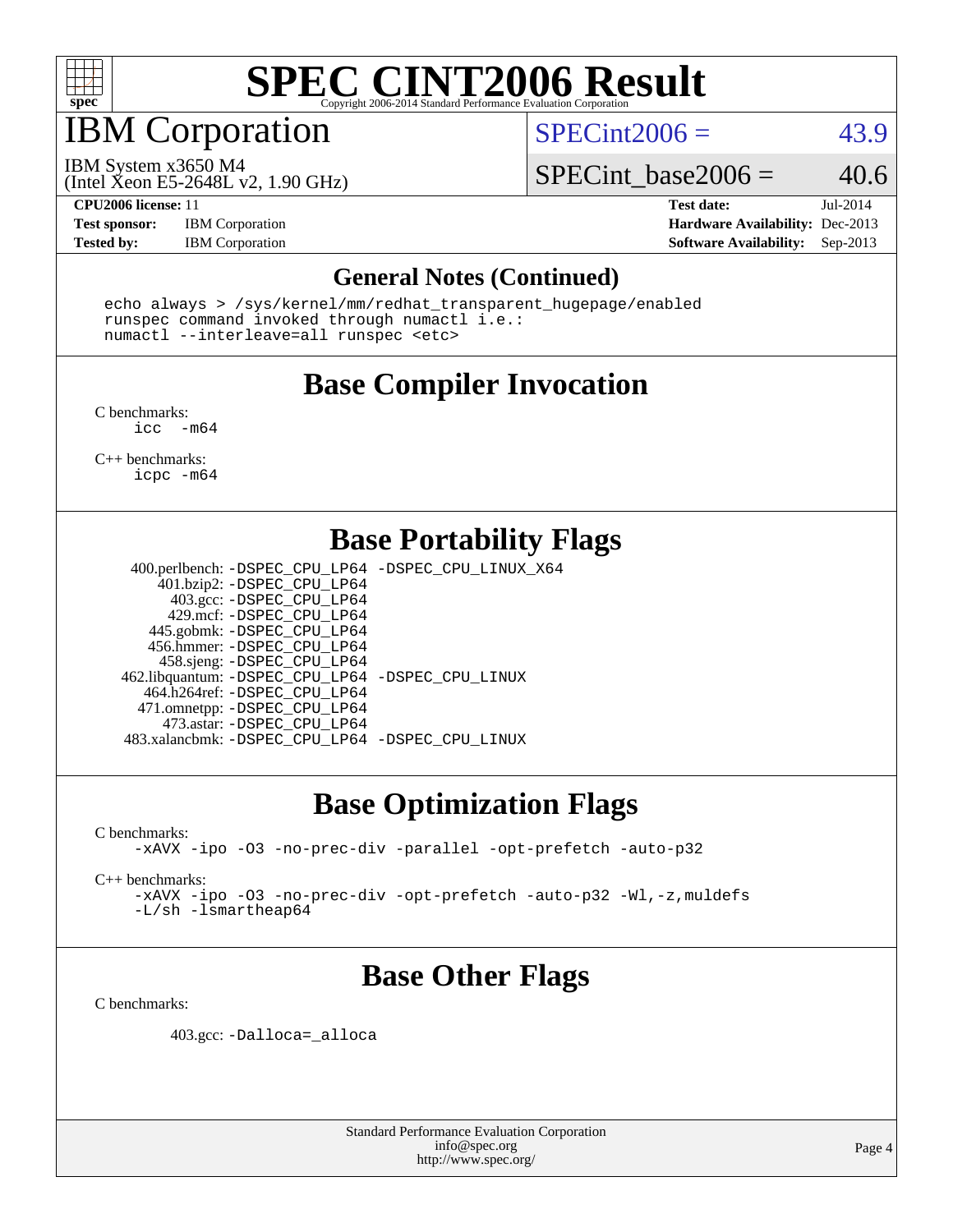

IBM Corporation

 $SPECint2006 = 43.9$  $SPECint2006 = 43.9$ 

(Intel Xeon E5-2648L v2, 1.90 GHz) IBM System x3650 M4

SPECint base2006 =  $40.6$ 

**[Test sponsor:](http://www.spec.org/auto/cpu2006/Docs/result-fields.html#Testsponsor)** IBM Corporation **[Hardware Availability:](http://www.spec.org/auto/cpu2006/Docs/result-fields.html#HardwareAvailability)** Dec-2013

**[CPU2006 license:](http://www.spec.org/auto/cpu2006/Docs/result-fields.html#CPU2006license)** 11 **[Test date:](http://www.spec.org/auto/cpu2006/Docs/result-fields.html#Testdate)** Jul-2014 **[Tested by:](http://www.spec.org/auto/cpu2006/Docs/result-fields.html#Testedby)** IBM Corporation **[Software Availability:](http://www.spec.org/auto/cpu2006/Docs/result-fields.html#SoftwareAvailability)** Sep-2013

### **[Peak Compiler Invocation](http://www.spec.org/auto/cpu2006/Docs/result-fields.html#PeakCompilerInvocation)**

[C benchmarks \(except as noted below\)](http://www.spec.org/auto/cpu2006/Docs/result-fields.html#Cbenchmarksexceptasnotedbelow): icc  $-m64$ 

400.perlbench: [icc -m32](http://www.spec.org/cpu2006/results/res2014q3/cpu2006-20140731-30722.flags.html#user_peakCCLD400_perlbench_intel_icc_a6a621f8d50482236b970c6ac5f55f93)

445.gobmk: [icc -m32](http://www.spec.org/cpu2006/results/res2014q3/cpu2006-20140731-30722.flags.html#user_peakCCLD445_gobmk_intel_icc_a6a621f8d50482236b970c6ac5f55f93)

464.h264ref: [icc -m32](http://www.spec.org/cpu2006/results/res2014q3/cpu2006-20140731-30722.flags.html#user_peakCCLD464_h264ref_intel_icc_a6a621f8d50482236b970c6ac5f55f93)

[C++ benchmarks \(except as noted below\):](http://www.spec.org/auto/cpu2006/Docs/result-fields.html#CXXbenchmarksexceptasnotedbelow) [icpc -m64](http://www.spec.org/cpu2006/results/res2014q3/cpu2006-20140731-30722.flags.html#user_CXXpeak_intel_icpc_64bit_fc66a5337ce925472a5c54ad6a0de310)

471.omnetpp: [icpc -m32](http://www.spec.org/cpu2006/results/res2014q3/cpu2006-20140731-30722.flags.html#user_peakCXXLD471_omnetpp_intel_icpc_4e5a5ef1a53fd332b3c49e69c3330699)

### **[Peak Portability Flags](http://www.spec.org/auto/cpu2006/Docs/result-fields.html#PeakPortabilityFlags)**

 400.perlbench: [-DSPEC\\_CPU\\_LINUX\\_IA32](http://www.spec.org/cpu2006/results/res2014q3/cpu2006-20140731-30722.flags.html#b400.perlbench_peakCPORTABILITY_DSPEC_CPU_LINUX_IA32) 401.bzip2: [-DSPEC\\_CPU\\_LP64](http://www.spec.org/cpu2006/results/res2014q3/cpu2006-20140731-30722.flags.html#suite_peakPORTABILITY401_bzip2_DSPEC_CPU_LP64) 403.gcc: [-DSPEC\\_CPU\\_LP64](http://www.spec.org/cpu2006/results/res2014q3/cpu2006-20140731-30722.flags.html#suite_peakPORTABILITY403_gcc_DSPEC_CPU_LP64) 429.mcf: [-DSPEC\\_CPU\\_LP64](http://www.spec.org/cpu2006/results/res2014q3/cpu2006-20140731-30722.flags.html#suite_peakPORTABILITY429_mcf_DSPEC_CPU_LP64) 456.hmmer: [-DSPEC\\_CPU\\_LP64](http://www.spec.org/cpu2006/results/res2014q3/cpu2006-20140731-30722.flags.html#suite_peakPORTABILITY456_hmmer_DSPEC_CPU_LP64) 458.sjeng: [-DSPEC\\_CPU\\_LP64](http://www.spec.org/cpu2006/results/res2014q3/cpu2006-20140731-30722.flags.html#suite_peakPORTABILITY458_sjeng_DSPEC_CPU_LP64) 462.libquantum: [-DSPEC\\_CPU\\_LP64](http://www.spec.org/cpu2006/results/res2014q3/cpu2006-20140731-30722.flags.html#suite_peakPORTABILITY462_libquantum_DSPEC_CPU_LP64) [-DSPEC\\_CPU\\_LINUX](http://www.spec.org/cpu2006/results/res2014q3/cpu2006-20140731-30722.flags.html#b462.libquantum_peakCPORTABILITY_DSPEC_CPU_LINUX) 473.astar: [-DSPEC\\_CPU\\_LP64](http://www.spec.org/cpu2006/results/res2014q3/cpu2006-20140731-30722.flags.html#suite_peakPORTABILITY473_astar_DSPEC_CPU_LP64) 483.xalancbmk: [-DSPEC\\_CPU\\_LP64](http://www.spec.org/cpu2006/results/res2014q3/cpu2006-20140731-30722.flags.html#suite_peakPORTABILITY483_xalancbmk_DSPEC_CPU_LP64) [-DSPEC\\_CPU\\_LINUX](http://www.spec.org/cpu2006/results/res2014q3/cpu2006-20140731-30722.flags.html#b483.xalancbmk_peakCXXPORTABILITY_DSPEC_CPU_LINUX)

### **[Peak Optimization Flags](http://www.spec.org/auto/cpu2006/Docs/result-fields.html#PeakOptimizationFlags)**

[C benchmarks](http://www.spec.org/auto/cpu2006/Docs/result-fields.html#Cbenchmarks):

 400.perlbench: [-xAVX](http://www.spec.org/cpu2006/results/res2014q3/cpu2006-20140731-30722.flags.html#user_peakPASS2_CFLAGSPASS2_LDCFLAGS400_perlbench_f-xAVX)(pass 2) [-prof-gen](http://www.spec.org/cpu2006/results/res2014q3/cpu2006-20140731-30722.flags.html#user_peakPASS1_CFLAGSPASS1_LDCFLAGS400_perlbench_prof_gen_e43856698f6ca7b7e442dfd80e94a8fc)(pass 1) [-ipo](http://www.spec.org/cpu2006/results/res2014q3/cpu2006-20140731-30722.flags.html#user_peakPASS2_CFLAGSPASS2_LDCFLAGS400_perlbench_f-ipo)(pass 2) [-O3](http://www.spec.org/cpu2006/results/res2014q3/cpu2006-20140731-30722.flags.html#user_peakPASS2_CFLAGSPASS2_LDCFLAGS400_perlbench_f-O3)(pass 2) [-no-prec-div](http://www.spec.org/cpu2006/results/res2014q3/cpu2006-20140731-30722.flags.html#user_peakPASS2_CFLAGSPASS2_LDCFLAGS400_perlbench_f-no-prec-div)(pass 2) [-prof-use](http://www.spec.org/cpu2006/results/res2014q3/cpu2006-20140731-30722.flags.html#user_peakPASS2_CFLAGSPASS2_LDCFLAGS400_perlbench_prof_use_bccf7792157ff70d64e32fe3e1250b55)(pass 2) [-opt-prefetch](http://www.spec.org/cpu2006/results/res2014q3/cpu2006-20140731-30722.flags.html#user_peakCOPTIMIZE400_perlbench_f-opt-prefetch) [-ansi-alias](http://www.spec.org/cpu2006/results/res2014q3/cpu2006-20140731-30722.flags.html#user_peakCOPTIMIZE400_perlbench_f-ansi-alias) 401.bzip2: [-xAVX](http://www.spec.org/cpu2006/results/res2014q3/cpu2006-20140731-30722.flags.html#user_peakPASS2_CFLAGSPASS2_LDCFLAGS401_bzip2_f-xAVX)(pass 2) [-prof-gen](http://www.spec.org/cpu2006/results/res2014q3/cpu2006-20140731-30722.flags.html#user_peakPASS1_CFLAGSPASS1_LDCFLAGS401_bzip2_prof_gen_e43856698f6ca7b7e442dfd80e94a8fc)(pass 1) [-ipo](http://www.spec.org/cpu2006/results/res2014q3/cpu2006-20140731-30722.flags.html#user_peakPASS2_CFLAGSPASS2_LDCFLAGS401_bzip2_f-ipo)(pass 2) [-O3](http://www.spec.org/cpu2006/results/res2014q3/cpu2006-20140731-30722.flags.html#user_peakPASS2_CFLAGSPASS2_LDCFLAGS401_bzip2_f-O3)(pass 2) [-no-prec-div](http://www.spec.org/cpu2006/results/res2014q3/cpu2006-20140731-30722.flags.html#user_peakCOPTIMIZEPASS2_CFLAGSPASS2_LDCFLAGS401_bzip2_f-no-prec-div) [-prof-use](http://www.spec.org/cpu2006/results/res2014q3/cpu2006-20140731-30722.flags.html#user_peakPASS2_CFLAGSPASS2_LDCFLAGS401_bzip2_prof_use_bccf7792157ff70d64e32fe3e1250b55)(pass 2) [-auto-ilp32](http://www.spec.org/cpu2006/results/res2014q3/cpu2006-20140731-30722.flags.html#user_peakCOPTIMIZE401_bzip2_f-auto-ilp32) [-opt-prefetch](http://www.spec.org/cpu2006/results/res2014q3/cpu2006-20140731-30722.flags.html#user_peakCOPTIMIZE401_bzip2_f-opt-prefetch) [-ansi-alias](http://www.spec.org/cpu2006/results/res2014q3/cpu2006-20140731-30722.flags.html#user_peakCOPTIMIZE401_bzip2_f-ansi-alias)

 403.gcc: [-xAVX](http://www.spec.org/cpu2006/results/res2014q3/cpu2006-20140731-30722.flags.html#user_peakCOPTIMIZE403_gcc_f-xAVX) [-ipo](http://www.spec.org/cpu2006/results/res2014q3/cpu2006-20140731-30722.flags.html#user_peakCOPTIMIZE403_gcc_f-ipo) [-O3](http://www.spec.org/cpu2006/results/res2014q3/cpu2006-20140731-30722.flags.html#user_peakCOPTIMIZE403_gcc_f-O3) [-no-prec-div](http://www.spec.org/cpu2006/results/res2014q3/cpu2006-20140731-30722.flags.html#user_peakCOPTIMIZE403_gcc_f-no-prec-div) [-inline-calloc](http://www.spec.org/cpu2006/results/res2014q3/cpu2006-20140731-30722.flags.html#user_peakCOPTIMIZE403_gcc_f-inline-calloc) [-opt-malloc-options=3](http://www.spec.org/cpu2006/results/res2014q3/cpu2006-20140731-30722.flags.html#user_peakCOPTIMIZE403_gcc_f-opt-malloc-options_13ab9b803cf986b4ee62f0a5998c2238) [-auto-ilp32](http://www.spec.org/cpu2006/results/res2014q3/cpu2006-20140731-30722.flags.html#user_peakCOPTIMIZE403_gcc_f-auto-ilp32)

 $429$ .mcf: basepeak = yes

 445.gobmk: [-xAVX](http://www.spec.org/cpu2006/results/res2014q3/cpu2006-20140731-30722.flags.html#user_peakPASS2_CFLAGSPASS2_LDCFLAGS445_gobmk_f-xAVX)(pass 2) [-prof-gen](http://www.spec.org/cpu2006/results/res2014q3/cpu2006-20140731-30722.flags.html#user_peakPASS1_CFLAGSPASS1_LDCFLAGS445_gobmk_prof_gen_e43856698f6ca7b7e442dfd80e94a8fc)(pass 1) [-prof-use](http://www.spec.org/cpu2006/results/res2014q3/cpu2006-20140731-30722.flags.html#user_peakPASS2_CFLAGSPASS2_LDCFLAGS445_gobmk_prof_use_bccf7792157ff70d64e32fe3e1250b55)(pass 2) [-ansi-alias](http://www.spec.org/cpu2006/results/res2014q3/cpu2006-20140731-30722.flags.html#user_peakCOPTIMIZE445_gobmk_f-ansi-alias)

Continued on next page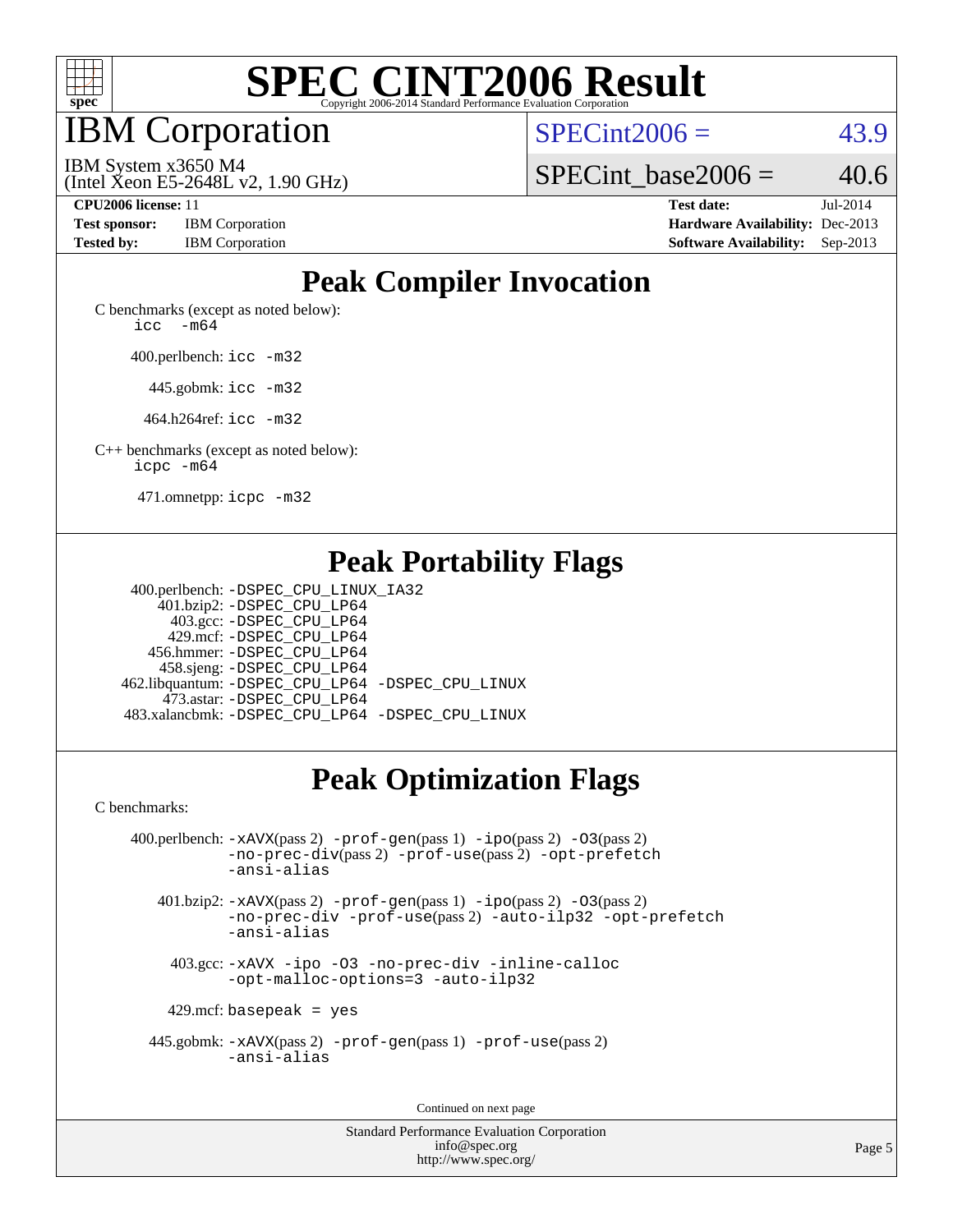

IBM Corporation

 $SPECint2006 = 43.9$  $SPECint2006 = 43.9$ 

(Intel Xeon E5-2648L v2, 1.90 GHz) IBM System x3650 M4

SPECint base2006 =  $40.6$ 

[Tested by:](http://www.spec.org/auto/cpu2006/Docs/result-fields.html#Testedby) IBM Corporation **[Software Availability:](http://www.spec.org/auto/cpu2006/Docs/result-fields.html#SoftwareAvailability)** Sep-2013

**[CPU2006 license:](http://www.spec.org/auto/cpu2006/Docs/result-fields.html#CPU2006license)** 11 **[Test date:](http://www.spec.org/auto/cpu2006/Docs/result-fields.html#Testdate)** Jul-2014 **[Test sponsor:](http://www.spec.org/auto/cpu2006/Docs/result-fields.html#Testsponsor)** IBM Corporation **[Hardware Availability:](http://www.spec.org/auto/cpu2006/Docs/result-fields.html#HardwareAvailability)** Dec-2013

## **[Peak Optimization Flags \(Continued\)](http://www.spec.org/auto/cpu2006/Docs/result-fields.html#PeakOptimizationFlags)**

456.hmmer: basepeak = yes

 458.sjeng: [-xAVX](http://www.spec.org/cpu2006/results/res2014q3/cpu2006-20140731-30722.flags.html#user_peakPASS2_CFLAGSPASS2_LDCFLAGS458_sjeng_f-xAVX)(pass 2) [-prof-gen](http://www.spec.org/cpu2006/results/res2014q3/cpu2006-20140731-30722.flags.html#user_peakPASS1_CFLAGSPASS1_LDCFLAGS458_sjeng_prof_gen_e43856698f6ca7b7e442dfd80e94a8fc)(pass 1) [-ipo](http://www.spec.org/cpu2006/results/res2014q3/cpu2006-20140731-30722.flags.html#user_peakPASS2_CFLAGSPASS2_LDCFLAGS458_sjeng_f-ipo)(pass 2) [-O3](http://www.spec.org/cpu2006/results/res2014q3/cpu2006-20140731-30722.flags.html#user_peakPASS2_CFLAGSPASS2_LDCFLAGS458_sjeng_f-O3)(pass 2) [-no-prec-div](http://www.spec.org/cpu2006/results/res2014q3/cpu2006-20140731-30722.flags.html#user_peakPASS2_CFLAGSPASS2_LDCFLAGS458_sjeng_f-no-prec-div)(pass 2) [-prof-use](http://www.spec.org/cpu2006/results/res2014q3/cpu2006-20140731-30722.flags.html#user_peakPASS2_CFLAGSPASS2_LDCFLAGS458_sjeng_prof_use_bccf7792157ff70d64e32fe3e1250b55)(pass 2) [-unroll4](http://www.spec.org/cpu2006/results/res2014q3/cpu2006-20140731-30722.flags.html#user_peakCOPTIMIZE458_sjeng_f-unroll_4e5e4ed65b7fd20bdcd365bec371b81f)

 $462$ .libquantum: basepeak = yes

 464.h264ref: [-xAVX](http://www.spec.org/cpu2006/results/res2014q3/cpu2006-20140731-30722.flags.html#user_peakPASS2_CFLAGSPASS2_LDCFLAGS464_h264ref_f-xAVX)(pass 2) [-prof-gen](http://www.spec.org/cpu2006/results/res2014q3/cpu2006-20140731-30722.flags.html#user_peakPASS1_CFLAGSPASS1_LDCFLAGS464_h264ref_prof_gen_e43856698f6ca7b7e442dfd80e94a8fc)(pass 1) [-ipo](http://www.spec.org/cpu2006/results/res2014q3/cpu2006-20140731-30722.flags.html#user_peakPASS2_CFLAGSPASS2_LDCFLAGS464_h264ref_f-ipo)(pass 2) [-O3](http://www.spec.org/cpu2006/results/res2014q3/cpu2006-20140731-30722.flags.html#user_peakPASS2_CFLAGSPASS2_LDCFLAGS464_h264ref_f-O3)(pass 2) [-no-prec-div](http://www.spec.org/cpu2006/results/res2014q3/cpu2006-20140731-30722.flags.html#user_peakPASS2_CFLAGSPASS2_LDCFLAGS464_h264ref_f-no-prec-div)(pass 2) [-prof-use](http://www.spec.org/cpu2006/results/res2014q3/cpu2006-20140731-30722.flags.html#user_peakPASS2_CFLAGSPASS2_LDCFLAGS464_h264ref_prof_use_bccf7792157ff70d64e32fe3e1250b55)(pass 2) [-unroll2](http://www.spec.org/cpu2006/results/res2014q3/cpu2006-20140731-30722.flags.html#user_peakCOPTIMIZE464_h264ref_f-unroll_784dae83bebfb236979b41d2422d7ec2) [-ansi-alias](http://www.spec.org/cpu2006/results/res2014q3/cpu2006-20140731-30722.flags.html#user_peakCOPTIMIZE464_h264ref_f-ansi-alias)

[C++ benchmarks:](http://www.spec.org/auto/cpu2006/Docs/result-fields.html#CXXbenchmarks)

 471.omnetpp: [-xAVX](http://www.spec.org/cpu2006/results/res2014q3/cpu2006-20140731-30722.flags.html#user_peakPASS2_CXXFLAGSPASS2_LDCXXFLAGS471_omnetpp_f-xAVX)(pass 2) [-prof-gen](http://www.spec.org/cpu2006/results/res2014q3/cpu2006-20140731-30722.flags.html#user_peakPASS1_CXXFLAGSPASS1_LDCXXFLAGS471_omnetpp_prof_gen_e43856698f6ca7b7e442dfd80e94a8fc)(pass 1) [-ipo](http://www.spec.org/cpu2006/results/res2014q3/cpu2006-20140731-30722.flags.html#user_peakPASS2_CXXFLAGSPASS2_LDCXXFLAGS471_omnetpp_f-ipo)(pass 2) [-O3](http://www.spec.org/cpu2006/results/res2014q3/cpu2006-20140731-30722.flags.html#user_peakPASS2_CXXFLAGSPASS2_LDCXXFLAGS471_omnetpp_f-O3)(pass 2) [-no-prec-div](http://www.spec.org/cpu2006/results/res2014q3/cpu2006-20140731-30722.flags.html#user_peakPASS2_CXXFLAGSPASS2_LDCXXFLAGS471_omnetpp_f-no-prec-div)(pass 2) [-prof-use](http://www.spec.org/cpu2006/results/res2014q3/cpu2006-20140731-30722.flags.html#user_peakPASS2_CXXFLAGSPASS2_LDCXXFLAGS471_omnetpp_prof_use_bccf7792157ff70d64e32fe3e1250b55)(pass 2) [-opt-ra-region-strategy=block](http://www.spec.org/cpu2006/results/res2014q3/cpu2006-20140731-30722.flags.html#user_peakCXXOPTIMIZE471_omnetpp_f-opt-ra-region-strategy_5382940c29ea30302d682fc74bfe0147) [-ansi-alias](http://www.spec.org/cpu2006/results/res2014q3/cpu2006-20140731-30722.flags.html#user_peakCXXOPTIMIZE471_omnetpp_f-ansi-alias) [-Wl,-z,muldefs](http://www.spec.org/cpu2006/results/res2014q3/cpu2006-20140731-30722.flags.html#user_peakEXTRA_LDFLAGS471_omnetpp_link_force_multiple1_74079c344b956b9658436fd1b6dd3a8a) [-L/sh -lsmartheap](http://www.spec.org/cpu2006/results/res2014q3/cpu2006-20140731-30722.flags.html#user_peakEXTRA_LIBS471_omnetpp_SmartHeap_32f6c82aa1ed9c52345d30cf6e4a0499)

 473.astar: [-xAVX](http://www.spec.org/cpu2006/results/res2014q3/cpu2006-20140731-30722.flags.html#user_peakCXXOPTIMIZE473_astar_f-xAVX) [-ipo](http://www.spec.org/cpu2006/results/res2014q3/cpu2006-20140731-30722.flags.html#user_peakCXXOPTIMIZE473_astar_f-ipo) [-O3](http://www.spec.org/cpu2006/results/res2014q3/cpu2006-20140731-30722.flags.html#user_peakCXXOPTIMIZE473_astar_f-O3) [-no-prec-div](http://www.spec.org/cpu2006/results/res2014q3/cpu2006-20140731-30722.flags.html#user_peakCXXOPTIMIZE473_astar_f-no-prec-div) [-opt-prefetch](http://www.spec.org/cpu2006/results/res2014q3/cpu2006-20140731-30722.flags.html#user_peakCXXOPTIMIZE473_astar_f-opt-prefetch) [-auto-p32](http://www.spec.org/cpu2006/results/res2014q3/cpu2006-20140731-30722.flags.html#user_peakCXXOPTIMIZE473_astar_f-auto-p32) [-Wl,-z,muldefs](http://www.spec.org/cpu2006/results/res2014q3/cpu2006-20140731-30722.flags.html#user_peakEXTRA_LDFLAGS473_astar_link_force_multiple1_74079c344b956b9658436fd1b6dd3a8a) [-L/sh -lsmartheap64](http://www.spec.org/cpu2006/results/res2014q3/cpu2006-20140731-30722.flags.html#user_peakEXTRA_LIBS473_astar_SmartHeap64_ed4ef857ce90951921efb0d91eb88472)

 $483.xalanchmk: basepeak = yes$ 

### **[Peak Other Flags](http://www.spec.org/auto/cpu2006/Docs/result-fields.html#PeakOtherFlags)**

[C benchmarks](http://www.spec.org/auto/cpu2006/Docs/result-fields.html#Cbenchmarks):

403.gcc: [-Dalloca=\\_alloca](http://www.spec.org/cpu2006/results/res2014q3/cpu2006-20140731-30722.flags.html#b403.gcc_peakEXTRA_CFLAGS_Dalloca_be3056838c12de2578596ca5467af7f3)

The flags files that were used to format this result can be browsed at <http://www.spec.org/cpu2006/flags/Intel-ic14.0-official-linux64.20140128.html> <http://www.spec.org/cpu2006/flags/IBM-Platform-Flags-V1.2-IVB-B.html>

You can also download the XML flags sources by saving the following links: <http://www.spec.org/cpu2006/flags/Intel-ic14.0-official-linux64.20140128.xml> <http://www.spec.org/cpu2006/flags/IBM-Platform-Flags-V1.2-IVB-B.xml>